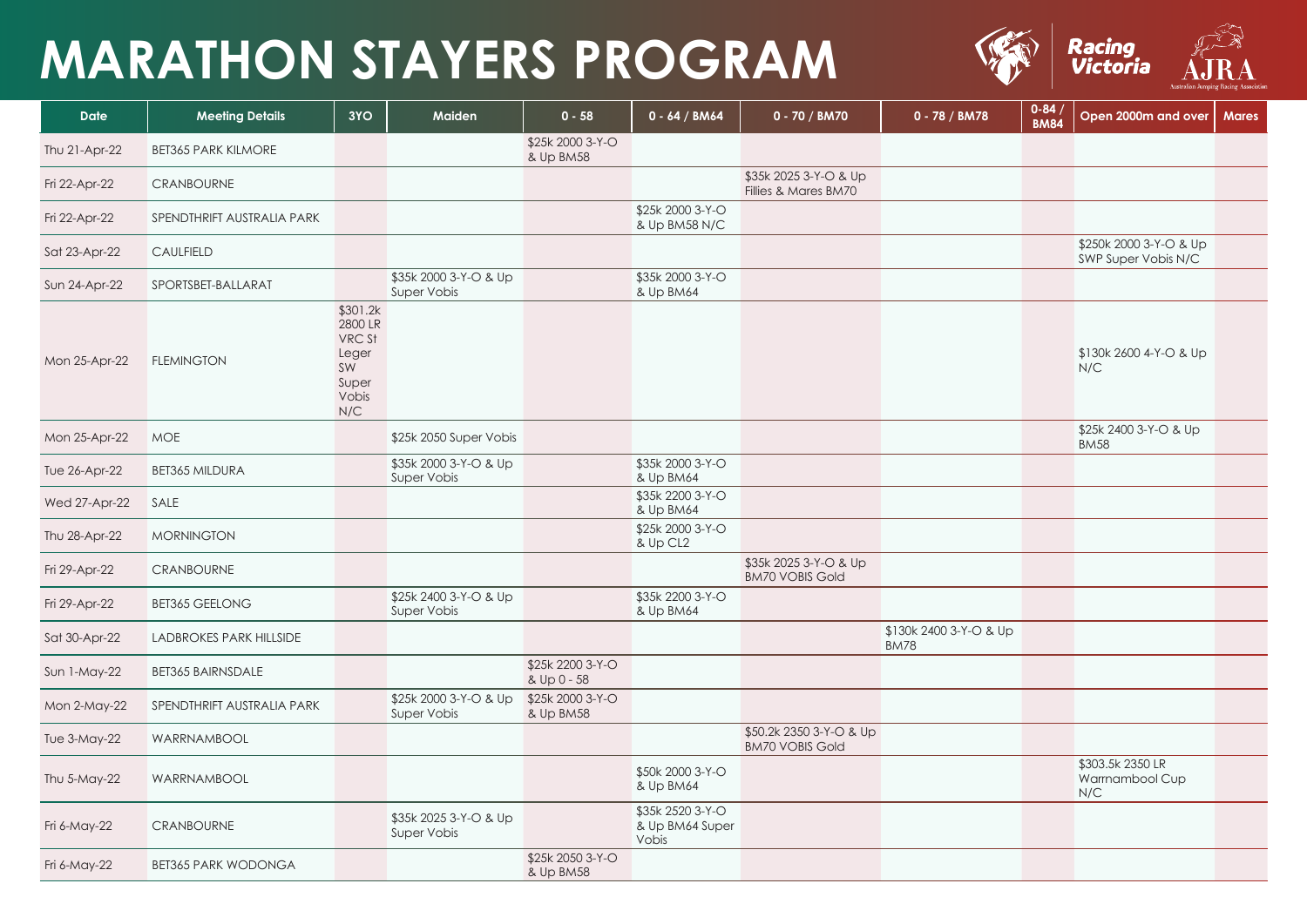|    |                                                  | \$130k 2000 4-Y-O & Up<br><b>BM100</b>                     |  |
|----|--------------------------------------------------|------------------------------------------------------------|--|
|    |                                                  |                                                            |  |
| Up |                                                  |                                                            |  |
|    |                                                  |                                                            |  |
|    |                                                  |                                                            |  |
|    |                                                  |                                                            |  |
|    |                                                  |                                                            |  |
|    |                                                  |                                                            |  |
|    |                                                  |                                                            |  |
|    |                                                  | \$501.3k 2800 LR The<br>Andrew Ramsden<br>3,4&5-Y-O SW N/C |  |
|    |                                                  |                                                            |  |
|    |                                                  | \$50k 2000 3-Y-O & Up<br><b>VOBIS Gold N/C</b>             |  |
|    |                                                  |                                                            |  |
|    |                                                  |                                                            |  |
|    |                                                  |                                                            |  |
|    |                                                  |                                                            |  |
|    |                                                  |                                                            |  |
|    | \$130k<br>2500<br>$3-Y-O$<br>& Up<br><b>BM84</b> |                                                            |  |
|    |                                                  |                                                            |  |
|    |                                                  |                                                            |  |
|    |                                                  |                                                            |  |
|    |                                                  |                                                            |  |

| Sat 7-May-22         | <b>CAULFIELD</b>                | \$130k<br>2000<br>Super<br>Vobis |                                             |                                 |                                              |                                               |                                                 |
|----------------------|---------------------------------|----------------------------------|---------------------------------------------|---------------------------------|----------------------------------------------|-----------------------------------------------|-------------------------------------------------|
| Sat 7-May-22         | <b>DONALD</b>                   |                                  |                                             | \$25k 2000 3-Y-O<br>& Up 0 - 58 |                                              |                                               |                                                 |
| Sun 8-May-22         | SPORTSBET-BALLARAT              |                                  |                                             |                                 |                                              |                                               | \$50k 2000 3-Y-O & Up<br><b>BM78 VOBIS Gold</b> |
| Mon 9-May-22         | <b>BET365 PARK KYNETON</b>      |                                  |                                             | \$25k 2800 3-Y-O<br>& Up BM58   |                                              |                                               |                                                 |
| Tue 10-May-22        | SALE                            |                                  | \$35k 2200 3-Y-O & Up<br><b>Super Vobis</b> | \$35k 2200 3-Y-O<br>& Up BM58   |                                              |                                               |                                                 |
| Wed 11-May-22        | <b>LADBROKES PARK HILLSIDE</b>  |                                  |                                             |                                 |                                              | \$50k 2400 BM70                               |                                                 |
| Thu 12-May-22        | <b>BET365 PARK KILMORE</b>      |                                  | \$25k 2000 3-Y-O & Up<br>Super Vobis        | \$25k 2000 3-Y-O<br>& Up BM58   |                                              |                                               |                                                 |
| Fri 13-May-22        | <b>CRANBOURNE</b>               |                                  |                                             |                                 | \$35k 2025 3-Y-O<br>& Up BM64 Super<br>Vobis |                                               |                                                 |
| Fri 13-May-22        | <b>BET365 GEELONG</b>           |                                  | \$25k 2400 3-Y-O & Up<br>Super Vobis N/C    |                                 | \$35k 2400 2-Y-O<br>& Up BM64                |                                               |                                                 |
| Sat 14-May-22        | <b>FLEMINGTON</b>               |                                  |                                             |                                 |                                              |                                               |                                                 |
| Sat 14-May-22        | <b>BET365 ECHUCA</b>            |                                  |                                             | \$25k 2100 3-Y-O<br>& Up 0 - 58 |                                              |                                               |                                                 |
| Sun 15-May-22        | <b>CASTERTON</b>                |                                  |                                             | \$25k 2000 2-Y-O<br>& Up 0 - 58 |                                              |                                               |                                                 |
| Mon 16-May-22        | SPORTSBET-BALLARAT<br>SYNTHETIC |                                  | \$25k 2100 3-Y-O & Up<br>Super Vobis        | \$25k 2100 3-Y-O<br>& Up BM58   |                                              |                                               |                                                 |
| Tue 17-May-22        | <b>MOE</b>                      |                                  | \$35k 2050 2-Y-O & Up<br>Super Vobis        | \$35k 2400 3-Y-O<br>& Up BM58   |                                              |                                               |                                                 |
| Wed 18-May-22        | SPORTSBET-BALLARAT              |                                  | \$35k 2600 2-Y-O & Up<br>Super Vobis        |                                 | \$35k 2000 3-Y-O<br>& Up BM64                |                                               |                                                 |
| Thu 19-May-22        | STAWELL                         |                                  | \$25k 2000 3-Y-O & Up<br>Super Vobis        |                                 | \$25k 3600 3-Y-O<br>& Up BM64                |                                               |                                                 |
| Fri 20-May-22        | <b>BET365 GEELONG</b>           |                                  |                                             | \$25k 2200 3-Y-O<br>& Up BM58   |                                              |                                               |                                                 |
| Sat 21-May-22        | <b>FLEMINGTON</b>               | \$130k<br>2000<br>Super<br>Vobis |                                             |                                 |                                              |                                               |                                                 |
| <b>Sun 22-May-22</b> | LADBROKES PARK LAKESIDE         |                                  |                                             |                                 |                                              |                                               | \$50k 2100 BM78                                 |
| Sun 22-May-22        | SPORTSBET-WANGARATTA            |                                  | \$25k 2000 3-Y-O & Up<br>Super Vobis        | \$25k 2000 3-Y-O<br>& Up 0 - 58 |                                              |                                               |                                                 |
| <b>Tue 24-May-22</b> | <b>MORNINGTON</b>               |                                  | \$35k 2000 3-Y-O & Up<br>Super Vobis        | \$35k 2000 3-Y-O<br>& Up BM58   |                                              | \$35k 2000 3-Y-O & Up<br>Fillies & Mares BM70 |                                                 |
| Wed 25-May-22        | SALE                            |                                  |                                             |                                 | \$35k 2200 3-Y-O<br>& Up BM64                |                                               |                                                 |

\* race schedule supplied by Racing Victoria and are subject to change, please visit Inside Racing and the Racing Victoria website for up to date information.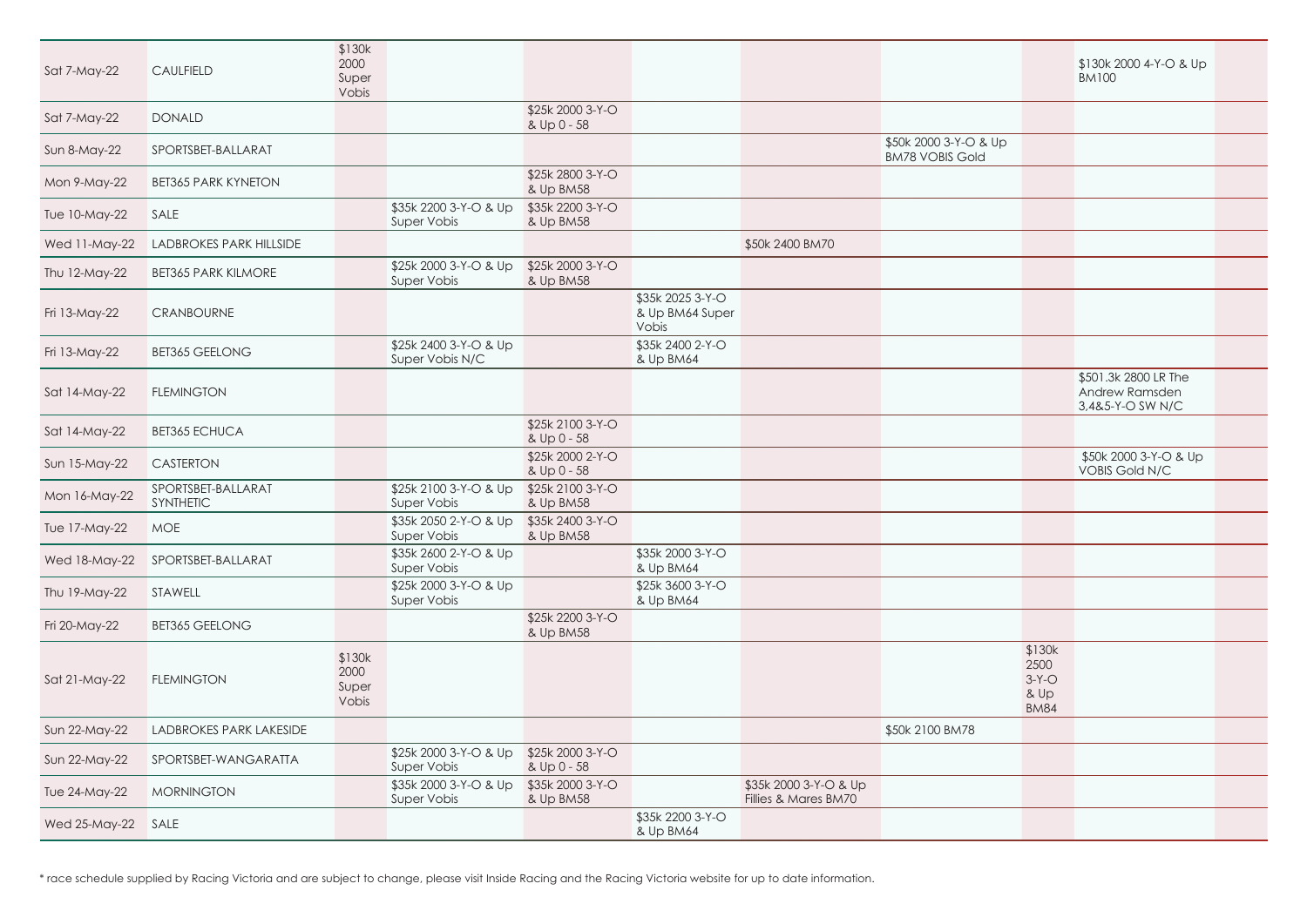|      |                                         | \$130k 2000 3-Y-O & Up<br><b>BM100</b>     |  |
|------|-----------------------------------------|--------------------------------------------|--|
|      |                                         |                                            |  |
|      |                                         |                                            |  |
|      |                                         |                                            |  |
|      |                                         |                                            |  |
|      |                                         |                                            |  |
|      |                                         |                                            |  |
|      | \$130k<br>2000<br><b>BM84</b><br>\$130k | 2500 3-Y-O & Up<br><b>BM100</b>            |  |
|      |                                         |                                            |  |
|      |                                         |                                            |  |
|      |                                         |                                            |  |
|      |                                         |                                            |  |
|      |                                         |                                            |  |
|      |                                         |                                            |  |
|      |                                         |                                            |  |
| & Up |                                         |                                            |  |
|      |                                         |                                            |  |
|      |                                         | \$45k 2000 3-Y-O & Up<br><b>VOBIS Gold</b> |  |
| Up   |                                         |                                            |  |
|      |                                         |                                            |  |
|      |                                         |                                            |  |
|      |                                         |                                            |  |

| Thu 26-May-22 | SPORTSBET-PAKENHAM<br>SYNTHETIC        |                                  | \$35k 2200 3-Y-O & Up<br>Super Vobis |                                 |                                             |                                                                    |                                                 |                                         |                                            |
|---------------|----------------------------------------|----------------------------------|--------------------------------------|---------------------------------|---------------------------------------------|--------------------------------------------------------------------|-------------------------------------------------|-----------------------------------------|--------------------------------------------|
| Fri 27-May-22 | <b>CRANBOURNE</b>                      |                                  | \$35k 2520 3-Y-O & Up<br>Super Vobis |                                 |                                             | \$75k 2520 3-Y-O & Up<br><b>BM70 Super Vobis</b>                   |                                                 |                                         |                                            |
| Sat 28-May-22 | <b>CAULFIELD</b>                       |                                  |                                      |                                 |                                             |                                                                    |                                                 |                                         | \$130k 2000 3-Y-O & Up<br><b>BM100</b>     |
| Sun 29-May-22 | SPORTSBET-BALLARAT                     |                                  |                                      |                                 | \$35k 2000 3-Y-O<br>& Up BM64               |                                                                    |                                                 |                                         |                                            |
| Sun 29-May-22 | <b>BET365 MILDURA</b>                  |                                  |                                      | \$25k 2000 2-Y-O<br>& Up 0 - 58 |                                             |                                                                    |                                                 |                                         |                                            |
| Tue 31-May-22 | <b>HAMILTON</b>                        |                                  |                                      | \$35k 2200 3-Y-O<br>& Up BM58   |                                             |                                                                    |                                                 |                                         |                                            |
| Wed 1-Jun-22  | <b>LADBROKES PARK LAKESIDE</b>         |                                  |                                      |                                 |                                             | \$50k 2100 3-Y-O & Up<br>BM70 \$50k 2400 3-Y-O<br>& Up BM70        |                                                 |                                         |                                            |
| Thu 2-Jun-22  | <b>BET365 ECHUCA</b>                   |                                  | \$35k 2100 3-Y-O & Up<br>Super Vobis |                                 | \$35k 2100 3-Y-O<br>& Up BM64 VOBIS<br>Gold |                                                                    |                                                 |                                         |                                            |
| Fri 3-Jun-22  | SPORTSBET-PAKENHAM<br><b>SYNTHETIC</b> |                                  | \$35k 2200 3-Y-O & Up<br>Super Vobis | \$35k 2200 3-Y-O<br>& Up BM58   |                                             |                                                                    |                                                 |                                         |                                            |
| Sat 4-Jun-22  | <b>FLEMINGTON</b>                      | \$130k<br>2000<br>Super<br>Vobis |                                      |                                 |                                             |                                                                    |                                                 | \$130k<br>2000<br><b>BM84</b><br>\$130k | 2500 3-Y-O & Up<br><b>BM100</b>            |
| Sat 4-Jun-22  | <b>BENDIGO</b>                         |                                  |                                      |                                 |                                             | \$25k 3600 BM70 VOBIS<br>Gold                                      |                                                 |                                         |                                            |
| Sun 5-Jun-22  | <b>BET365 GEELONG</b>                  |                                  | \$35k 2400 3-Y-O & Up<br>Super Vobis | \$35k 2400 3-Y-O<br>& Up BM58   |                                             |                                                                    |                                                 |                                         |                                            |
| Sun 5-Jun-22  | <b>MOE</b>                             |                                  |                                      | \$25k 2050 3-Y-O<br>& Up 0 - 58 |                                             |                                                                    |                                                 |                                         |                                            |
| Tue 7-Jun-22  | SPORTSBET-PAKENHAM<br><b>SYNTHETIC</b> |                                  |                                      | \$25k 2200 3-Y-O<br>& Up BM58   |                                             |                                                                    |                                                 |                                         |                                            |
| Wed 8-Jun-22  | SALE                                   |                                  |                                      |                                 | \$35k 2200 3-Y-O<br>& Up BM64               |                                                                    |                                                 |                                         |                                            |
| Thu 9-Jun-22  | SPORTSBET-BALLARAT                     |                                  |                                      |                                 | \$35k 2000 3-Y-O<br>& Up BM64               |                                                                    |                                                 |                                         |                                            |
| Fri 10-Jun-22 | <b>SWAN HILL</b>                       |                                  |                                      |                                 | \$50k 2400 3-Y-O<br>& Up BM64               |                                                                    |                                                 |                                         |                                            |
| Sat 11-Jun-22 | LADBROKES PARK HILLSIDE                |                                  |                                      |                                 |                                             |                                                                    | \$130k 2400 3-Y-O & Up<br><b>BM78</b>           |                                         |                                            |
| Sat 11-Jun-22 | <b>SWAN HILL</b>                       |                                  | \$25k 2400 3-Y-O & Up<br>Super Vobis |                                 |                                             |                                                                    |                                                 |                                         |                                            |
| Sun 12-Jun-22 | <b>EDENHOPE</b>                        |                                  |                                      | \$25k 2000 3-Y-O<br>& Up 0 - 58 |                                             |                                                                    |                                                 |                                         | \$45k 2000 3-Y-O & Up<br><b>VOBIS Gold</b> |
| Sun 12-Jun-22 | <b>SWAN HILL</b>                       |                                  |                                      |                                 |                                             |                                                                    | \$50k 2400 3-Y-O & Up<br><b>BM78 VOBIS Gold</b> |                                         |                                            |
| Mon 13-Jun-22 | <b>MORNINGTON</b>                      |                                  |                                      |                                 |                                             | \$60k 2000 3-Y-O & Up<br>Fillies & Mares BM70<br><b>VOBIS Gold</b> | \$60k 2000 BM78                                 |                                         |                                            |
| Tue 14-Jun-22 | SPORTSBET-BALLARAT<br>SYNTHETIC        |                                  | \$25k 2100 3-Y-O & Up<br>Super Vobis | \$25k 2100 3-Y-O<br>& Up BM58   |                                             |                                                                    |                                                 |                                         |                                            |

\* race schedule supplied by Racing Victoria and are subject to change, please visit Inside Racing and the Racing Victoria website for up to date information.